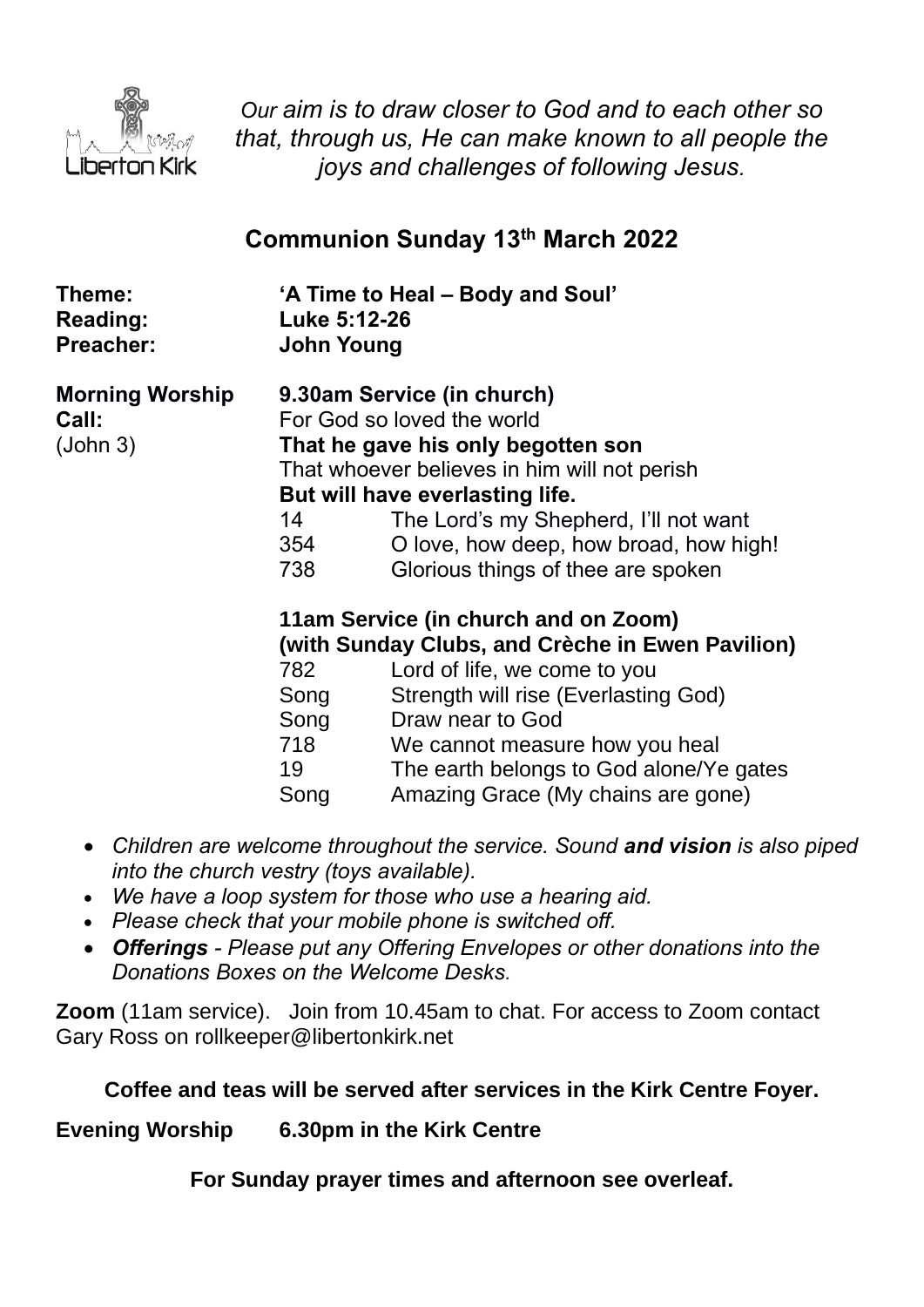### **WEEKLY DIARY**

| <b>TODAY</b><br>10.20am<br><b>After 11am Service</b><br>6.30pm                                                              | Elders' Room<br><b>Back of Church</b><br><b>Kirk Centre</b> | <b>Sunday Morning Prayer Time</b><br><b>Prayer Team Ministry</b><br><b>Evening Worship</b> |
|-----------------------------------------------------------------------------------------------------------------------------|-------------------------------------------------------------|--------------------------------------------------------------------------------------------|
| <b>Monday 14th March</b><br>9am-2pm                                                                                         | Foyer                                                       | Kirkgate Café                                                                              |
| <b>Tuesday 15<sup>th</sup> March</b><br>$7.30am - 7.30pm$<br>9am-2pm, 5.15-8pm<br>7.30pm                                    | <b>Upper Room Time (see below)</b><br>Foyer<br>Zoom         | Kirkgate Café<br><b>Kirk Session</b>                                                       |
| <b>Wednesday 16th March</b><br>9am-2pm, 6-8pm                                                                               | Foyer                                                       | Kirkgate Café                                                                              |
| <b>Thursday 17th March</b><br>9am-12pm<br>2pm<br>7pm                                                                        | Foyer<br><b>Anderson Hall</b><br>Zoom                       | Kirkgate Café<br><b>Senior Citizens</b><br><b>Alpha Course</b>                             |
| <b>Saturday 19th March</b><br>$1.30 - 3pm$                                                                                  | <b>Recreation Hall</b>                                      | Jumble Sale (See notices)                                                                  |
| Sunday 20th March<br>Morning Worship at 9.30am short Service in the church<br>11am Youth Service in the church and on Zoom. |                                                             |                                                                                            |

| Theme:    | A time to heal – Faith and Compassion |
|-----------|---------------------------------------|
| Reading:  | Luke 7:1-17                           |
| Preacher: | <b>Trevor Martindale</b>              |

#### **Upper Room Time (Tuesday 7.30am – 7.30pm)**

A quiet place for anyone who wants to spend some time with God. Includes the following times together: Morning Prayers 8am - 8.30am, Midday Prayers 12.00 noon-12.30pm, Evening Prayers 7.00pm - 7.15pm.

**Prayer Requests** - can be sent to either John (see page 4) or Lindsay at [nicolyoung3@gmail.com](mailto:nicolyoung3@gmail.com) who will pass details on to the rest of the prayer team.

**Prayer Wall -** on the Kirk website under the Prayer section. Each prayer is monitored before it is made public. Please ask for follow-up or to keep it private if you so wish.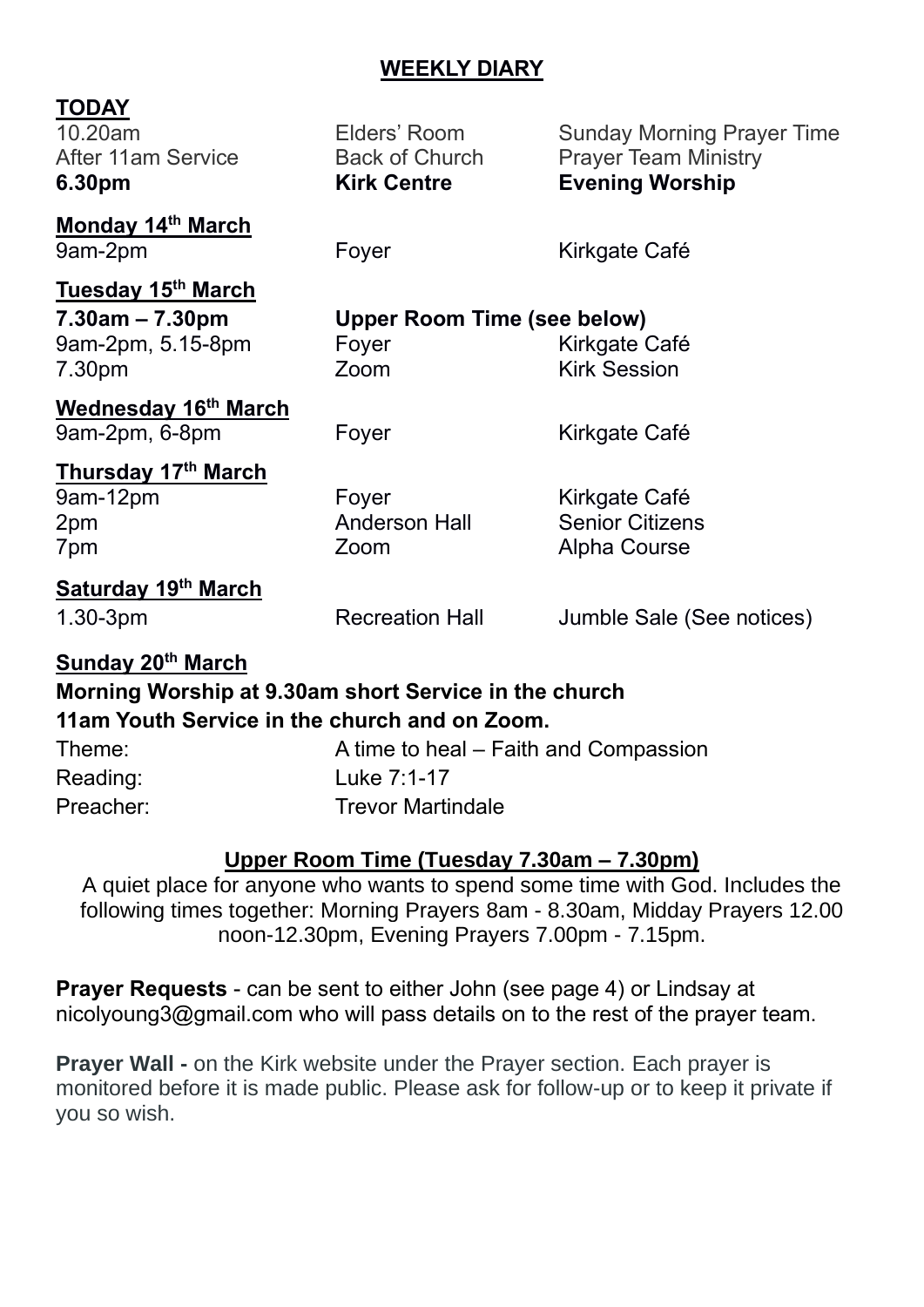#### **NOTICES**

**March Magazines** available from Welcome Desks, Offering House or Kirk Centre Entrance, or online.

**April Magazine –** Contributions must be with the editor TODAY (David Devoy on 666 1004 or [magazine@libertonkirk.net\)](mailto:magazine@libertonkirk.net)

**The Word for Today –** in the Offering House. Romans 8:31-35, 37-39, with thoughts and prayers. Also on the website.

**Kirkgate Trust Jumble Sale –** Saturday 19<sup>th</sup> March in the Recreation hall. The Kirk Centre will be open to receive jumble on the morning of the sale from 10am, also Friday from 6-8pm, or if you would like an uplift of suitable Jumble then please call Claire Mayberry 0131 664 6999. Please note that we cannot accept furniture or electrical goods.

**Special Communion Sunday 20th March in the Anderson Hall at 3pm.** Please give your name to John, Linda or Eleanor so that a safe space can be arranged. Transport can be arranged but Eleanor (07512821604) needs to know by TODAY.

#### **Support Ukraine** - **Christian Aid via link**

<https://www.christianaid.org.uk/appeals/emergencies/ukraine-crisis-appeal> Donations of goods for Ukrainian refugees. The charity Barnabas Fund, which supports the persecuted church, is organising collections of food, blankets and clothing to be sent out to Ukraine from the UK. Tron Moredun Kirk is a local collection point for this. To find out more visit [www.barnabasfund.org/uk](http://www.barnabasfund.org/uk) 

**South East Edinburgh Food Banks –** Donations can be left in the Offering House or with the Lambs, 36 Liberton Drive (box outside garage if out). Special arrangements can be made - phone 01316643059, or email [david@dlamb.co.uk](mailto:david@dlamb.co.uk)  Requested items are: Tins - meat/fruit/veg/tuna, packet soup and UHT milk.

**Milk Bottle Tops -** please leave in marked box in the Offering House.

**Church of Scotland Stamp Appeal –** donations of used stamps or stamp collections can be left in the box in the Kirk Centre Foyer. Alternatively contact David Lamb 0131 664 3059 or email [david@dlamb.co.uk](mailto:david@dlamb.co.uk)